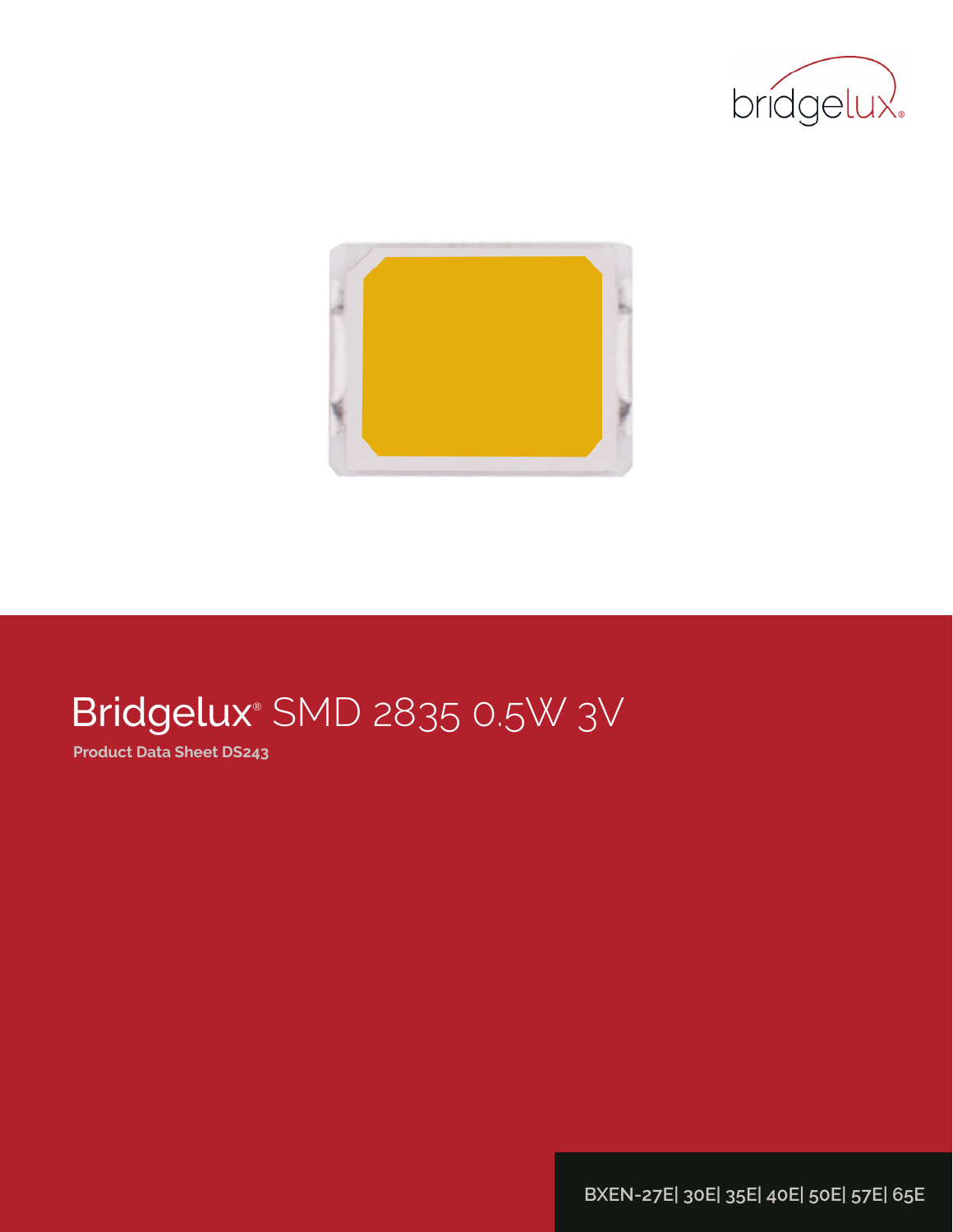# 2835  $\overline{\bigcap}$ **INS**



### Introduction

The Bridgelux SMD 2835 mid power LED is cold-color targeted, which ensures that the LEDs fall within their specified color bin at the typical application conditions of 25°C. With its broad lumen coverage and wide range of CCT options, the SMD 2835 provides unparalleled design-in flexibility for indoor and outdoor lighting applications. The SMD 2835 is ideal as a drop-in replacement for emitters with an industry standard 2.8mm x 3.5mm footprint. • Market The Sammer School Control Control Control Control Control Control Control Control Control Control Control Control Control Control Control Control Control Control Control Control Control Control Control Control Con

#### **Features**

- Industry-standard 2835 footprint
- 9 bin color control
- Cold-color targeting ensures that color is within the ANSI bin at the typical application conditions of 25°C
- Enables 3- and 5-step MacAdam ellipse custom binning kits
- RoHS compliant and lead free
- Multiple CCT configurations for a wide range of lighting applications

#### **Benefits**

- Lower operating and manufacturing cost
- Ease of design and rapid go-to-market
- Uniform, consistent white light
- Reliable and constant white point
- Compliant with environmental standards
- · Design flexibility

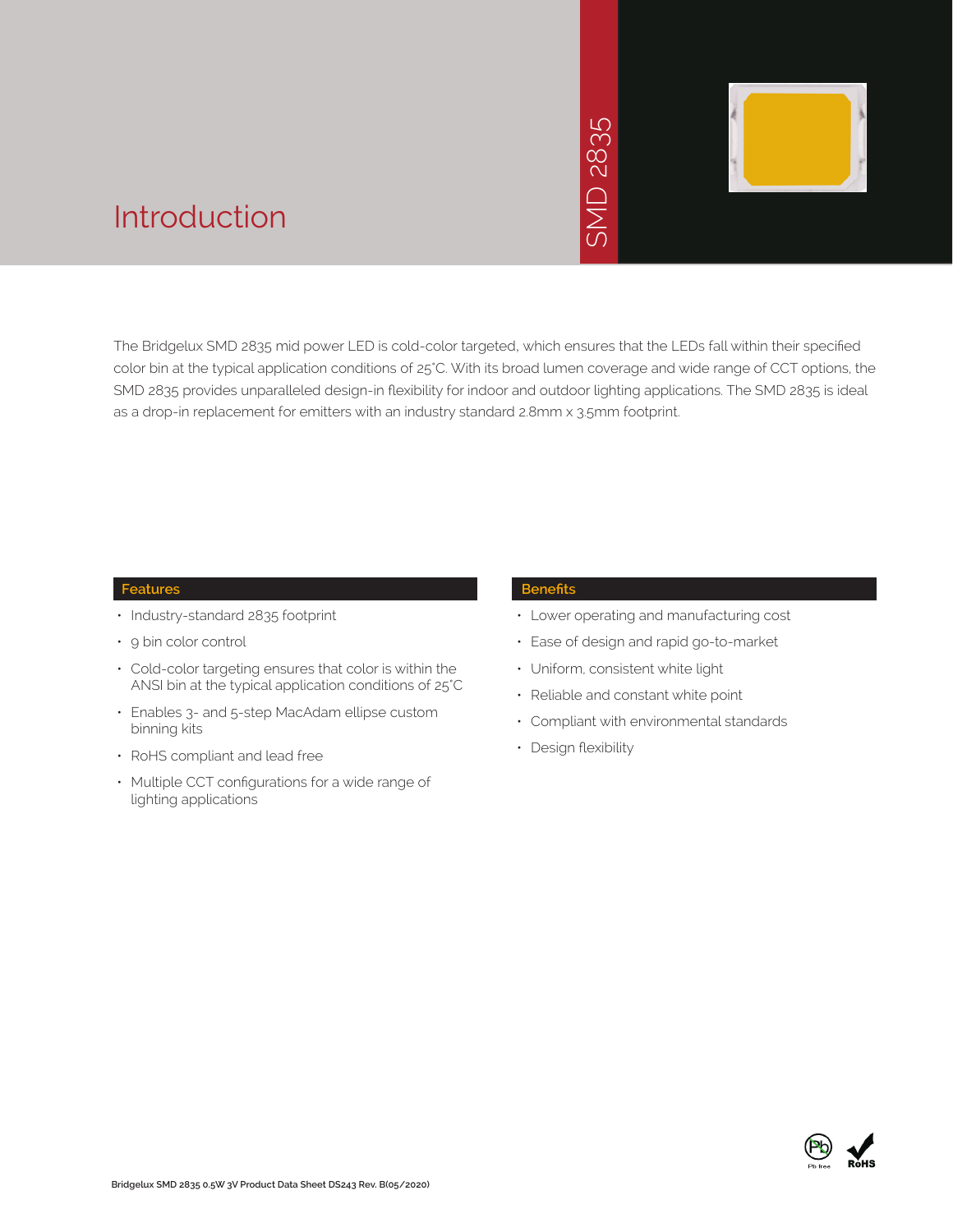### **Contents**

| Product Feature Map               | $\overline{c}$ |
|-----------------------------------|----------------|
| Product Nomenclature              | $\overline{c}$ |
| <b>Product Test Conditions</b>    | $\overline{c}$ |
| <b>Product Selection Guide</b>    | 3              |
| <b>Electrical Characteristics</b> | $\overline{4}$ |
| Absolute Maximum Ratings          | 5              |
| <b>Product Bin Definitions</b>    | 6              |
| Performance Curves                | 9              |
| <b>Typical Radiation Pattern</b>  | 12             |
| Typical Color Spectrum            | 13             |
| <b>Mechanical Dimensions</b>      | 14             |
| Reliability                       | 15             |
| <b>Reflow Characteristics</b>     | 16             |
| Packaging                         | 17             |
| Design Resources                  | 19             |
| Precautions                       | 19             |
| <b>Disclaimers</b>                | 19             |
| About Bridgelux                   | 20             |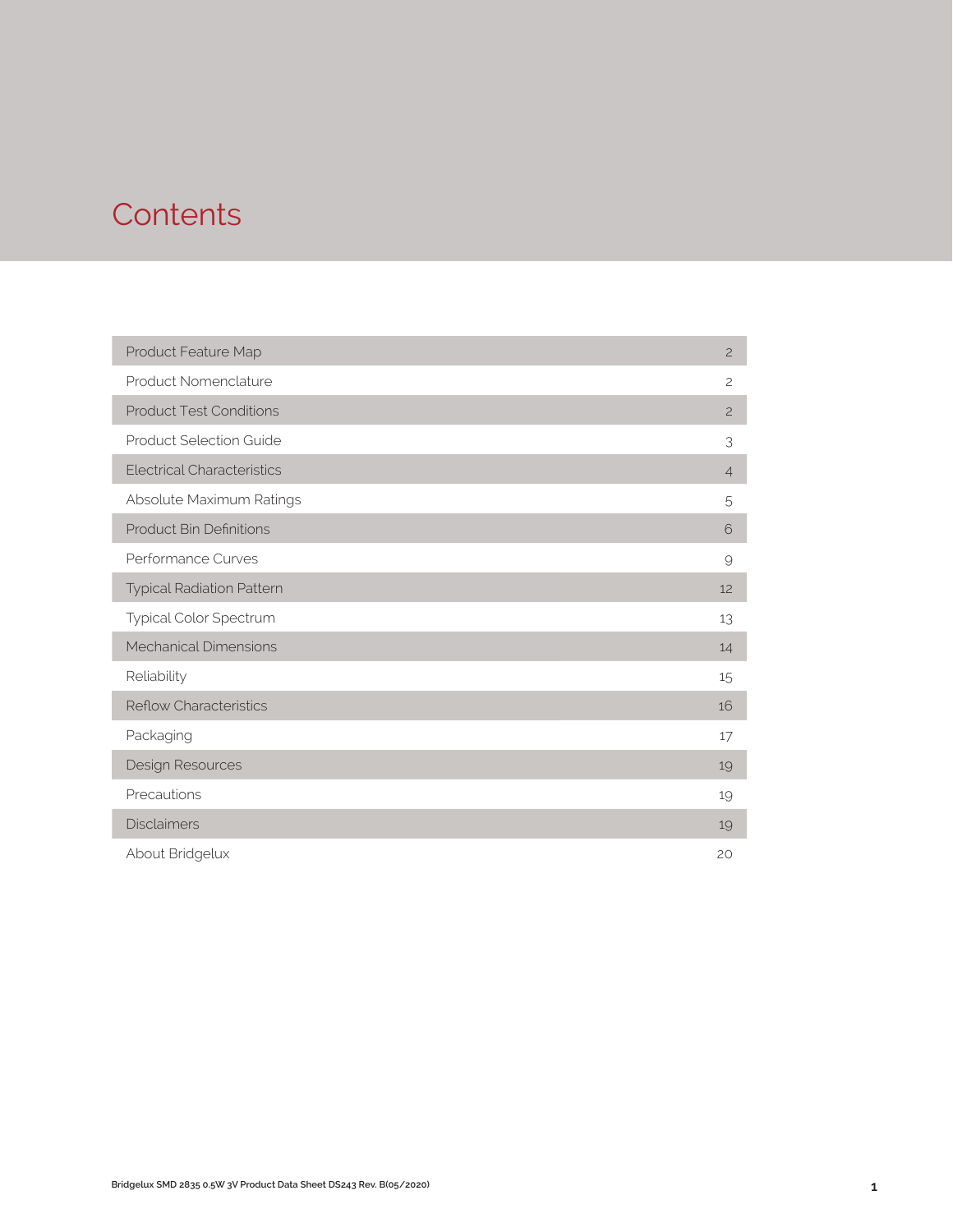### Product Feature Map

Bridgelux SMD LED products come in industry standard package sizes and follow ANSI binning standards. These LEDs are optimized for cost and performance, helping to ensure highly competitive system lumen per dollar performance while addressing the stringent efficacy and reliability standards required for modern lighting applications.





#### **Product Test Conditions**

Bridgelux SMD 2835 LEDs are tested and binned with a 10ms pulse of 150mA at T<sub>j</sub> (junction temperature)=T<sub>sp</sub> (solder point temperature) =25°C. Forward voltage and luminous flux are binned at a T<sub>j</sub>-T<sub>sp</sub>=25°C.while color is cold targeted at a T<sub>sp</sub> of 25°C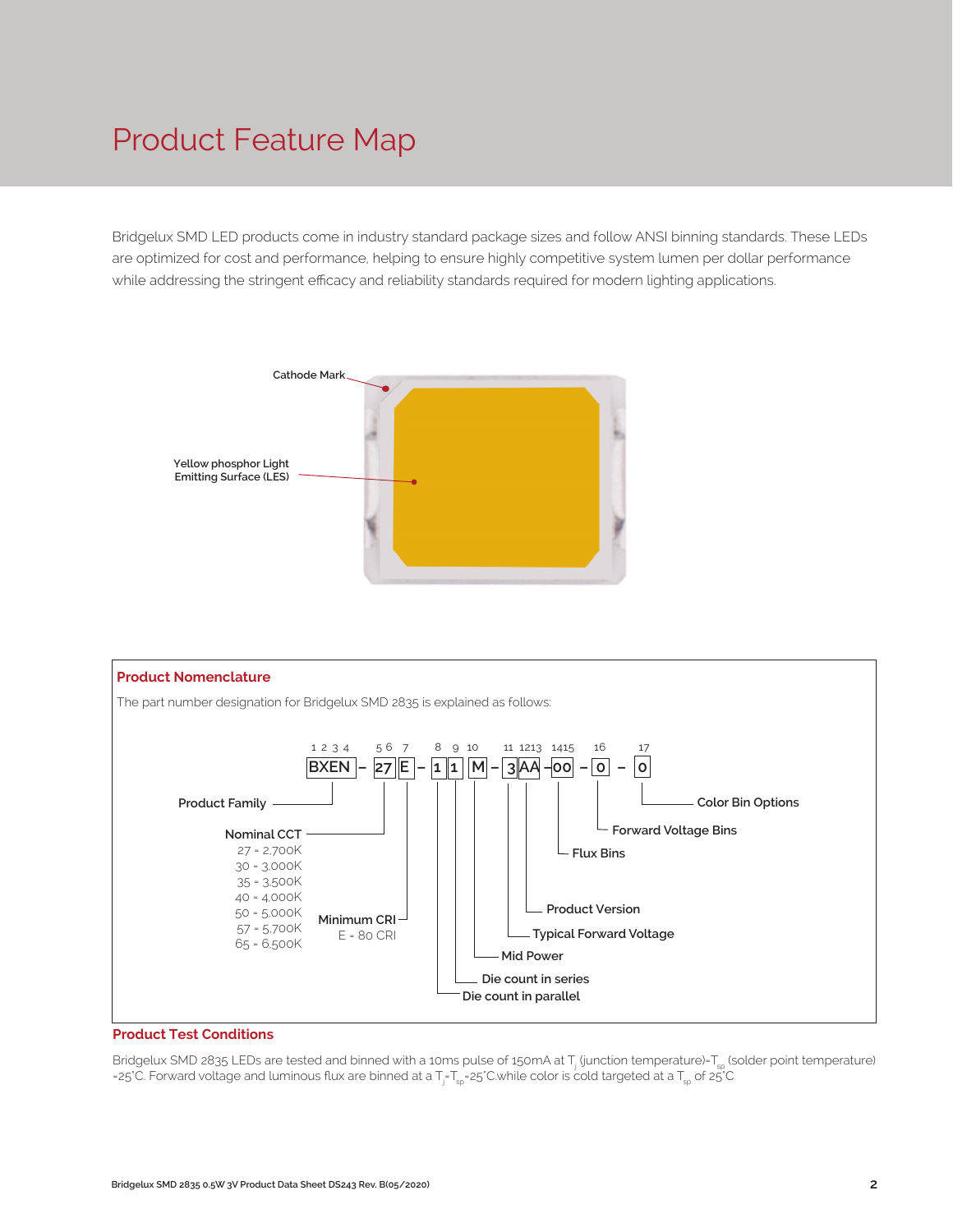### Product Selection Guide

The following product configurations are available:

| Part Number <sup>1,6</sup> | Nominal CCT <sup>2</sup> | CRI3-5 | <b>Nominal</b><br><b>Drive Current</b> |     | Forward Voltage <sup>4.5</sup><br>(V) |            | <b>Typical Pulsed</b> | <b>Typical Power</b> | <b>Typical Efficacy</b><br>(lm/W) |
|----------------------------|--------------------------|--------|----------------------------------------|-----|---------------------------------------|------------|-----------------------|----------------------|-----------------------------------|
|                            | (K)                      |        | (mA)                                   |     | <b>Typical</b>                        | <b>Max</b> | Flux $(lm)^{4.5}$     | (W)                  |                                   |
| BXEN-27E-11M-3AA-00-0-0    | 2700                     | 80     | 150                                    | 2.8 | 3.1                                   | 3.4        | 63                    | 0.5                  | 135                               |
| BXEN-30E-11M-3AA-00-0-0    | 3000                     | 80     | 150                                    | 2.8 | 3.1                                   | 3.4        | 68                    | 0.5                  | 146                               |
| BXEN-35E-11M-3AA-00-0-0    | 3500                     | 80     | 150                                    | 2.8 | 3.1                                   | 3.4        | 70                    | 0.5                  | 151                               |
| BXEN-40E-11M-3AA-00-0-0    | 4000                     | 80     | 150                                    | 2.8 | 3.1                                   | 3.4        | 72                    | 0.5                  | 155                               |
| BXEN-50E-11M-3AA-00-0-0    | 5000                     | 80     | 150                                    | 2.8 | 3.1                                   | 3.4        | 72                    | 0.5                  | 155                               |
| BXEN-57E-11M-3AA-00-0-0    | 5700                     | 80     | 150                                    | 2.8 | 3.1                                   | 3.4        | 72                    | 0.5                  | 155                               |
| BXEN-65E-11M-3AA-00-0-0    | 6500                     | 80     | 150                                    | 2.8 | 3.1                                   | 3.4        | 72                    | 0.5                  | 155                               |

#### **Table 1:** Selection Guide, Pulsed Measurement Data at 150mA (T<sub>j</sub>=T<sub>sp</sub>=25°C)

**Table 2:** Selection Guide, Pulsed Test Performance  $(T_{\rm so} = 85^{\circ}C)^{7.8}$ 

| Part Number <sup>1,6</sup> | Nominal CCT <sup>2</sup><br>(K) | CRI3.5 | <b>Nominal Drive</b><br>Current |            | Forward Voltage <sup>5</sup><br>(V) |     | <b>Typical Pulsed</b><br>Flux (lm) <sup>5</sup> | <b>Typical Power</b><br>(W) | <b>Typical Efficacy</b><br>(lm/W) |
|----------------------------|---------------------------------|--------|---------------------------------|------------|-------------------------------------|-----|-------------------------------------------------|-----------------------------|-----------------------------------|
|                            |                                 |        | (mA)                            | <b>Min</b> | <b>Typical</b>                      | Max |                                                 |                             |                                   |
| BXEN-27E-11M-3AA-00-0-0    | 2700                            | 80     | 150                             | 2.7        | 3.0                                 | 3.3 | 56                                              | 0.5                         | 121                               |
| BXEN-30E-11M-3AA-00-0-0    | 3000                            | 80     | 150                             | 2.7        | 3.0                                 | 3.3 | 61                                              | 0.5                         | 131                               |
| BXEN-35E-11M-3AA-00-0-0    | 3500                            | 80     | 150                             | 2.7        | 3.0                                 | 3.3 | 62                                              | 0.5                         | 134                               |
| BXEN-40E-11M-3AA-00-0-0    | 4000                            | 80     | 150                             | 2.7        | 3.0                                 | 3.3 | 63                                              | 0.5                         | 136                               |
| BXEN-50E-11M-3AA-00-0-0    | 5000                            | 80     | 150                             | 2.7        | 3.0                                 | 3.3 | 63                                              | 0.5                         | 136                               |
| BXEN-57E-11M-3AA-00-0-0    | 5700                            | 80     | 150                             | 2.7        | 3.0                                 | 3.3 | 63                                              | 0.5                         | 136                               |
| BXEN-65E-11M-3AA-00-0-0    | 6500                            | 80     | 150                             | 2.7        | 3.0                                 | 3.3 | 63                                              | 0.5                         | 136                               |

Notes for Tables 1 & 2:

1. The last 6 characters (including hyphens '-') refer to flux bins, forward voltage bins, and color bin options, respectively. "00-0-0" denotes the full distribution of flux, forward voltage, and 7 SDCM color.

 Example: BXEN-27E-11M-3AA-00-0-0 refers to the full distribution of flux, forward voltage, and color within a 2700K 7-step ANSI standard chromaticity region with a minimum of 80CRI, 1x1 die configuration, mid power, 3.1V typical forward voltage.

2. Product CCT is cold targeted at Tsp = 25°C. Nominal CCT as defined by ANSI C78.377-2011.

3. Listed CRIs are minimum values and include test tolerance.

4. Products tested under pulsed condition (10ms pulse width) at nominal drive current where Tj-Tsp=25°C.

5. Bridgelux maintains a ±7.5% tolerance on luminous flux measurements, ±0.1V tolerance on forward voltage measurements, and ±2 tolerance on CRI measurements for the SMD 2835.

6. Refer to Table 5 and Table 6 for Bridgelux SMD 2835 Luminous Flux Binning and Forward Voltage Binning information.

7. Typical pulsed test performance values are provided as reference only and are not a guarantee of performance.

8. Typical performance is estimated based on operation under pulsed current with LED emitter mounted onto a heat sink with thermal interface material and the solder point temperature maintained at 25°C. Based on Bridgelux test setup, values may vary depending on the thermal design of the luminaire and/or the exposed environment to which the product is subjected.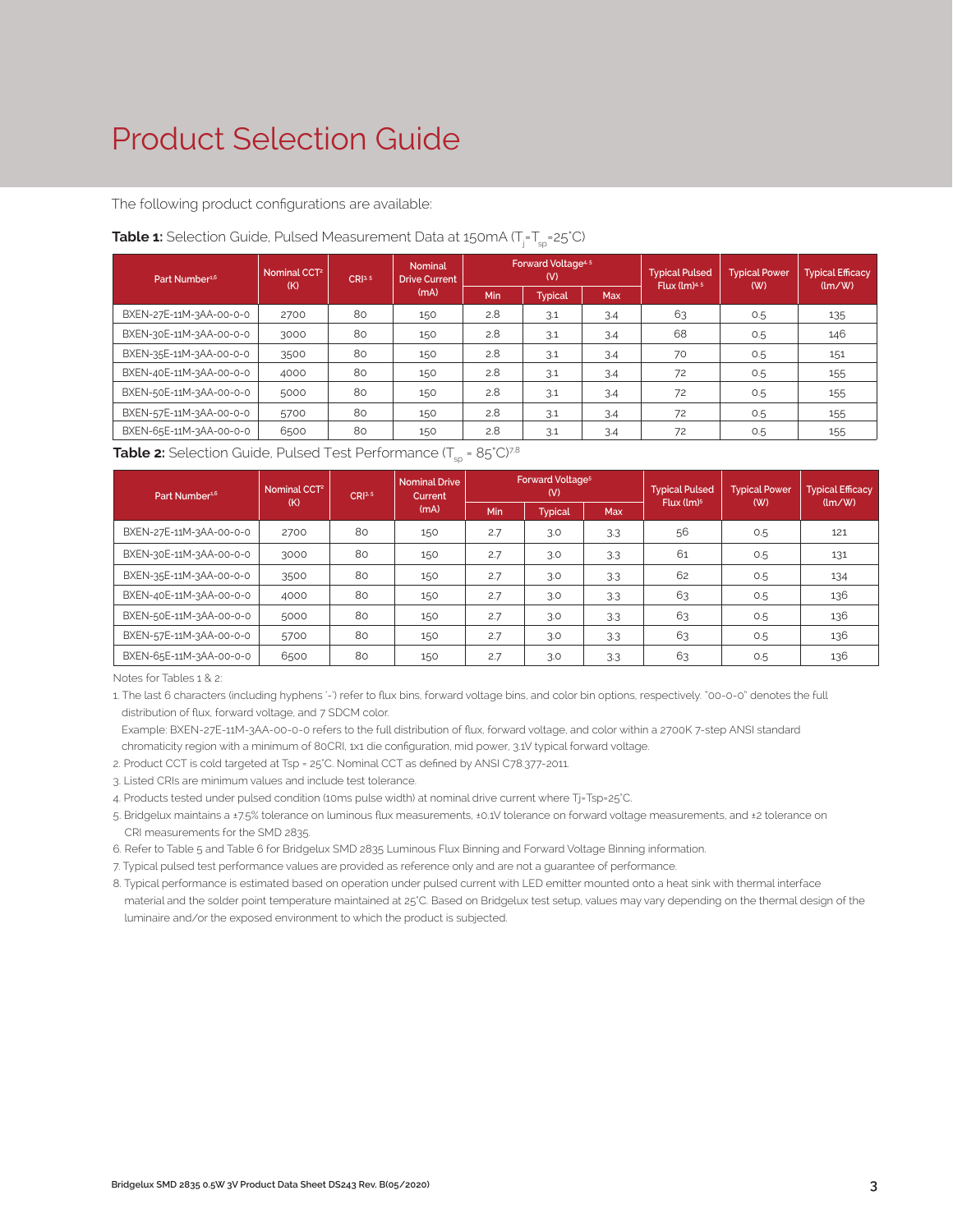# Electrical Characteristics

#### **Table 3: Electrical Characteristics**

|                          | <b>Drive Current</b> |                                  | <b>Forward Voltage</b><br>$(V)$ <sup>2,3</sup> |                | <b>Typical</b><br><b>Temperature</b><br><b>Coefficient</b>  | <b>Typical</b><br><b>Thermal</b><br><b>Resistance</b>                      |
|--------------------------|----------------------|----------------------------------|------------------------------------------------|----------------|-------------------------------------------------------------|----------------------------------------------------------------------------|
| Part Number <sup>1</sup> | (mA)                 | <b>Minimum</b><br><b>Typical</b> |                                                | <b>Maximum</b> | of Forward<br>Voltage<br>$\Delta V \sim \Delta T$<br>(mV/C) | <b>Junction</b><br>to Solder Point <sup>4</sup><br>$R_{\text{isp}}$ (°C/W) |
| BXEN-XXE-11M-3AA-00-0-0  | 150                  | 2.8                              | 3.1                                            | 3.4            | $-1.35$                                                     | 30                                                                         |

Notes for Tables 3:

1. The last 6 characters (including hyphens '-') refer to flux bins, forward voltage bins, and color bin options, respectively. "00-0-0" denotes the full distribution of flux, forward voltage, and 7 SDCM color.

 Example: BXEN-27E-11M-3AA-00-0-0 refers to the full distribution of flux, forward voltage, and color within a 2700K 7-step ANSI standard chromaticity region with a minimum of 80CRI, 1x1 die configuration, mid power, 3.1V typical forward voltage.

2. Bridgelux maintains a tolerance of ± 0.1V on forward voltage measurements. Voltage minimum and maximum values at the nominal drive current are guaranteed by 100% test.

3. Products tested under pulsed condition (10ms pulse width) at nominal drive current where Tsp = 25°C.

4. Thermal resistance value was calculated using total electrical input power; optical power was not subtracted from input power.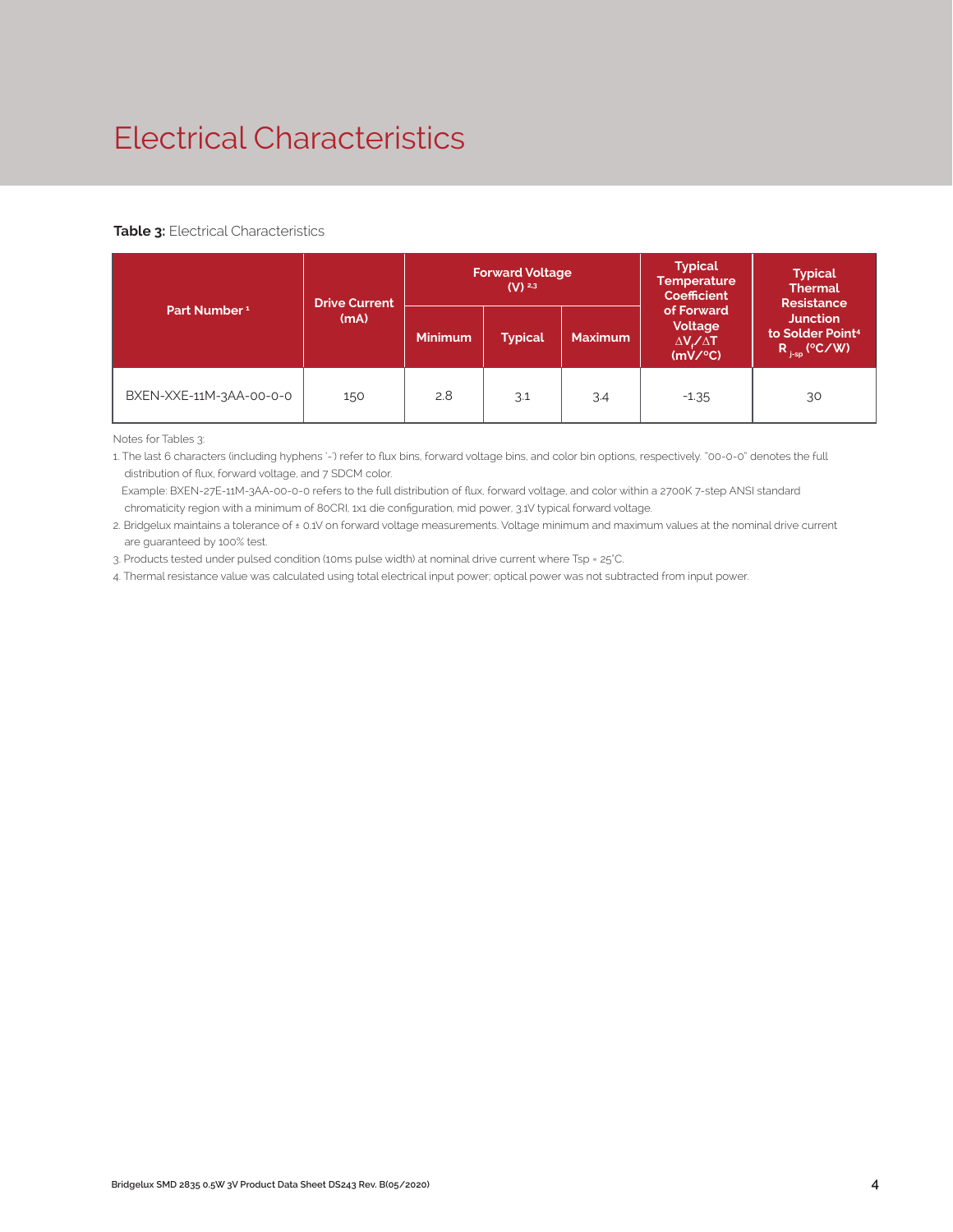# Absolute Maximum Ratings

#### **Table 4:** Maximum Ratings

| Parameter                                             | Maximum Rating                                  |  |  |  |
|-------------------------------------------------------|-------------------------------------------------|--|--|--|
| LED Junction Temperature (T <sub>i</sub> )            | $125^{\circ}$ C                                 |  |  |  |
| Storage Temperature                                   | $-40^{\circ}$ C to $+105^{\circ}$ C             |  |  |  |
| Operating Solder Point Temperature (T <sub>SD</sub> ) | $-40^{\circ}$ C to $+105^{\circ}$ C             |  |  |  |
| <b>Soldering Temperature</b>                          | 260°C or lower for a maximum of 10 seconds      |  |  |  |
| Maximum Drive Current                                 | 150 <sub>m</sub> A                              |  |  |  |
| Maximum Peak Pulsed Forward Current <sup>1</sup>      | 300 <sub>m</sub> A                              |  |  |  |
| Maximum Reverse Voltage <sup>2</sup>                  |                                                 |  |  |  |
| Moisture Sensitivity Rating                           | MSL <sub>3</sub>                                |  |  |  |
| Electrostatic Discharge                               | 2kV HBM, JEDEC-JS-001-HBM and JEDEC-JS-001-2012 |  |  |  |

Notes for Tables 4:

1. Bridgelux recommends a maximum duty cycle of 10% and pulse width of 10 ms when operating LED SMD at maximum peak pulsed current specified.Maximum peak pulsed current indicate values where LED SMD can be driven without catastrophic failures.

2. Light emitting diodes are not designed to be driven in reverse voltage and will not produce light under this condition. no rating is provided.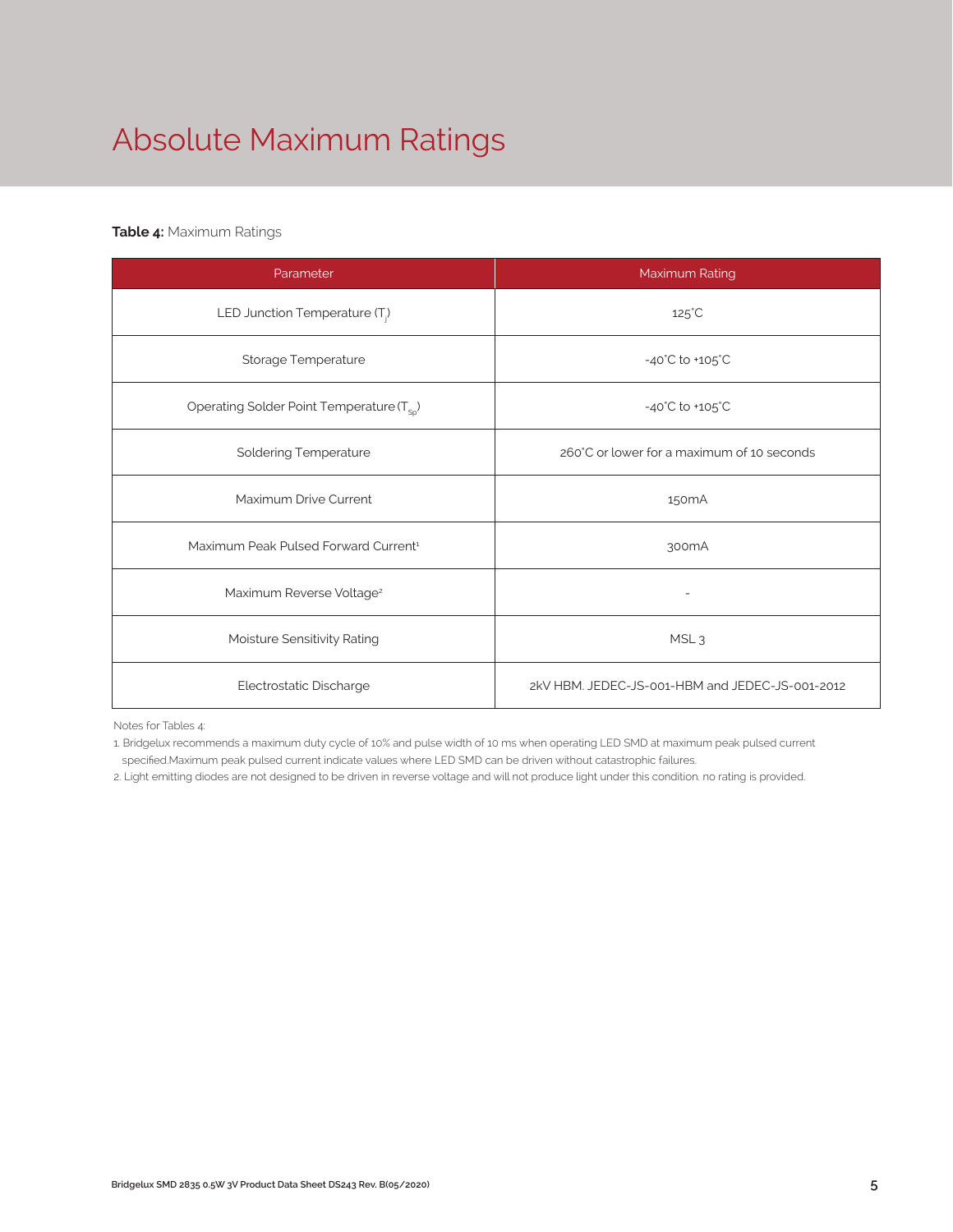# Product Bin Definitions

Table 5 lists the standard photometric luminous flux bins for Bridgelux SMD 2835 LEDs. Although several bins are listed, product availability in a particular bin varies by production run and by product performance. Not all bins are available in all CCTs.

| <b>Bin Code</b> | <b>Minimum</b> | <b>Maximum</b> | <b>Unit</b> | <b>Condition</b> |
|-----------------|----------------|----------------|-------------|------------------|
| 2A              | 50             | 55             |             |                  |
| 2B              | 55             | 60             |             |                  |
| 2C              | 60             | 65             |             |                  |
| 2D              | 65             | 70             | lm          |                  |
| 2E              | 70             | 75             |             | $I_F = 150mA$    |
| 2F              | 75             | 80             |             |                  |
| 2G              | 80             | 85             |             |                  |
| 2H              | 85             | 90             |             |                  |

#### **Table 5:** Luminous Flux Bin Definitions at 150mA, T<sub>sp</sub>=25°C

Note for Tables 5:

1. Bridgelux maintains a tolerance of  $\pm$  7.5% on luminous flux measurements.

#### **Table 6:** Forward Voltage Bin Definition at 150mA, T<sub>sp</sub>=25°C

| <b>Bin Code</b> | <b>Minimum</b> | <b>Maximum</b> | <b>Unit</b> | <b>Condition</b> |
|-----------------|----------------|----------------|-------------|------------------|
|                 | 2.8            | 2.9            |             |                  |
| B               | 2.9            | 3.0            |             |                  |
|                 | 3.0            | 3.1            |             |                  |
| D               | 3.1            | 3.2            |             | $IF=150mA$       |
|                 | 3.2            | 3.3            |             |                  |
|                 | 3.3            | 3.4            |             |                  |
| G               | 3.4            | 3.5            |             |                  |

Note for Tables 6:

1. Bridgelux maintains a tolerance of ± 0.1V on forward voltage measurements.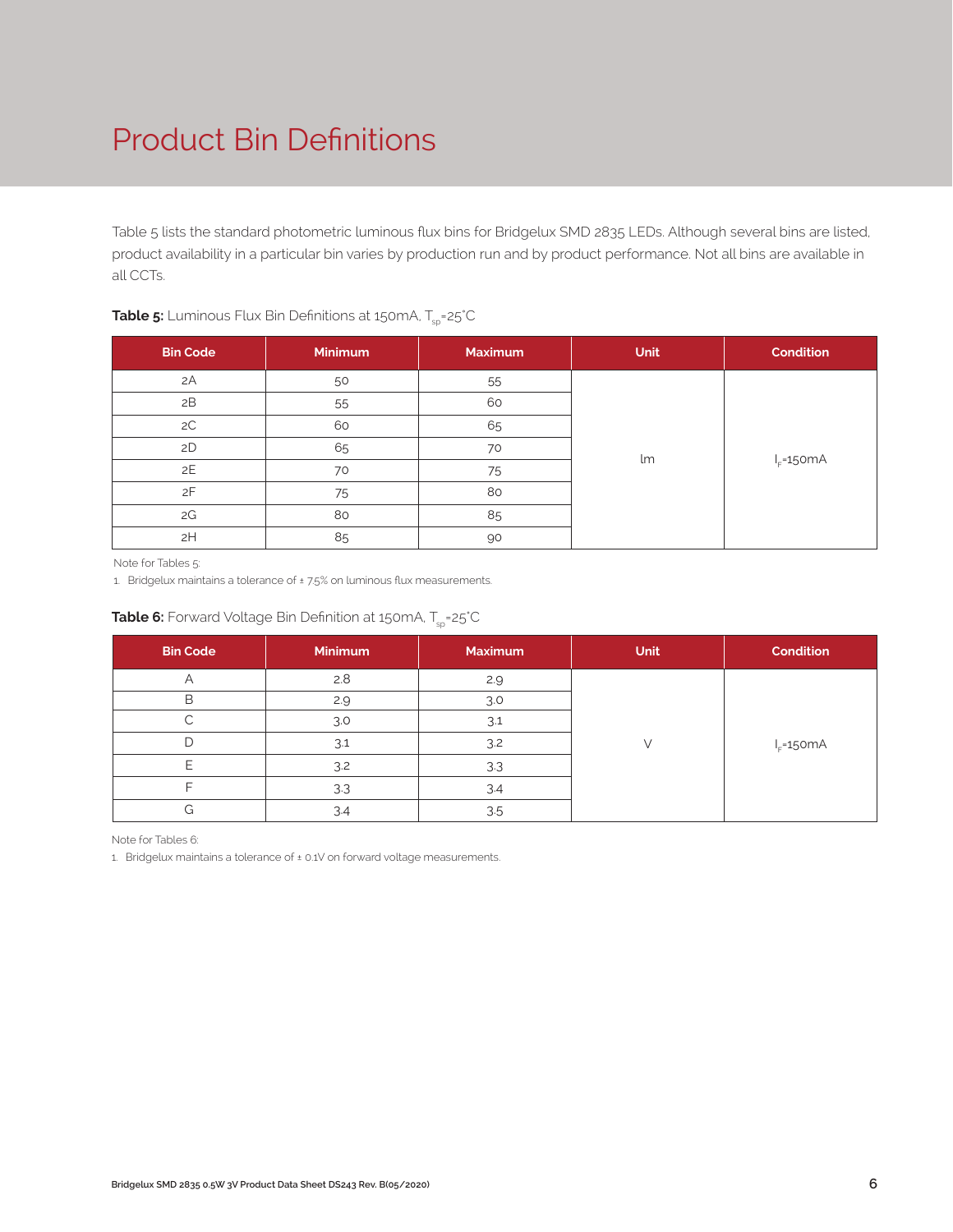### Product Bin Definitions

| <b>CCT</b> |                    |              | <b>Center Point</b> |                   |                   | <b>Ellipse</b>        |                  |
|------------|--------------------|--------------|---------------------|-------------------|-------------------|-----------------------|------------------|
|            | <b>Color Space</b> | $\mathsf{x}$ | Y                   | <b>Major Axis</b> | <b>Minor Axis</b> | <b>Rotation Angle</b> | <b>Color Bin</b> |
|            | 3 SDCM             | 0.4578       | 0.4101              | 0.00810           | 0.00420           | 53.70                 | $\mathbf{1}$     |
| 2700K      | 5 SDCM             | 0.4578       | 0.4101              | 0.01350           | 0.00700           | 53.70                 | 1/A/B/C/D        |
|            | 3 SDCM             | 0.4338       | 0.4030              | 0.00834           | 0.00408           | 53.22                 | $\mathbf{1}$     |
| 3000K      | 5 SDCM             | 0.4338       | 0.4030              | 0.01390           | 0.00680           | 53.22                 | 1/A/B/C/D        |
|            | 3 SDCM             | 0.4073       | 0.3917              | 0.00927           | 0.00414           | 54.00                 | $\mathbf{1}$     |
| 3500K      | 5 SDCM             | 0.4073       | 0.3917              | 0.01545           | 0.00690           | 54.00                 | 1/A/B/C/D        |
|            | 3 SDCM             | 0.3818       | 0.3797              | 0.00939           | 0.00402           | 53.72                 | $\mathbf{1}$     |
| 4000K      | 5 SDCM             | 0.3818       | 0.3797              | 0.01565           | 0.00670           | 53.72                 | 1/A/B/C/D        |
|            | 3 SDCM             | 0.3447       | 0.3553              | 0.00822           | 0.00354           | 59.62                 | $\mathbf{1}$     |
| 5000K      | 5 SDCM             | 0.3447       | 0.3553              | 0.01370           | 0.00590           | 59.62                 | 1/A/B/C/D        |
|            | 3 SDCM             | 0.3287       | 0.3417              | 0.00746           | 0.00320           | 59.09                 | 1                |
| 5700K      | 5 SDCM             | 0.3287       | 0.3417              | 0.01243           | 0.00533           | 59.09                 | 1/A/B/C/D        |
|            | 3 SDCM             | 0.3123       | 0.3282              | 0.00669           | 0.00285           | 58.57                 | 1                |
| 6500K      | 5 SDCM             | 0.3123       | 0.3282              | 0.01115           | 0.00475           | 58.57                 | 1/A/B/C/D        |

**Table 7:** 3- and 5-step MacAdam Ellipse Color Bin Definitions

| <b>Point</b> |        | <b>2700K</b> |        | 3000K  |        | 3500K  |        | 4000K  |        | 5000K  |        | 5700K  |        | 6500K  | Color      |
|--------------|--------|--------------|--------|--------|--------|--------|--------|--------|--------|--------|--------|--------|--------|--------|------------|
|              | x      | v            | x      | ۷      | x      | v      | x      | v      | x      | ۷      | x      | v      | x      | У      | <b>Bin</b> |
|              | 0.4813 | 0.4319       | 0.4562 | 0.4260 | 0.4299 | 0.4165 | 0.4006 | 0.4044 | 0.3551 | 0.3760 | 0.3376 | 0.3616 | 0.3205 | 0.3481 |            |
| <b>ANSI</b>  | 0.4562 | 0.426        | 0.4299 | 0.4165 | 0.3996 | 0.4015 | 0.3736 | 0.3874 | 0.3376 | 0.3616 | 0.3207 | 0.3462 | 0.3028 | 0.3304 |            |
|              | 0.4373 | 0.3893       | 0.4147 | 0.3814 | 0.3889 | 0.3690 | 0.3670 | 0.3578 | 0.3366 | 0.3369 | 0.3222 | 0.3243 | 0.3068 | 0.3113 |            |
|              | 0.4593 | 0.3944       | 0.4373 | 0.3893 | 0.4147 | 0.3814 | 0.3898 | 0.3716 | 0.3515 | 0.3487 | 0.3366 | 0.3369 | 0.3221 | 0.3261 | E/F/       |
|              | 0.4687 | 0.4289       | 0.4431 | 0.4213 | 0.4148 | 0.4090 | 0.3871 | 0.3959 | 0.3463 | 0.3687 | 0.3290 | 0.3538 | 0.3115 | 0.3391 | G/H        |
| $V$ -up      | 0.4618 | 0.4170       | 0.4377 | 0.4101 | 0.4112 | 0.3996 | 0.3847 | 0.3873 | 0.3457 | 0.3617 | 0.3290 | 0.3470 | 0.3124 | 0.3328 |            |
|              | 0.4483 | 0.3919       | 0.4260 | 0.3854 | 0.4018 | 0.3752 | 0.3784 | 0.3647 | 0.3440 | 0.3427 | 0.3290 | 0.3300 | 0.3144 | 0.3186 |            |
| V-down       | 0.4542 | 0.4031       | 0.4310 | 0.3960 | 0.4053 | 0.3844 | 0.3807 | 0.3730 | 0.3445 | 0.3495 | 0.3290 | 0.3369 | 0.3135 | 0.3250 |            |
|              | 0.4468 | 0.4077       | 0.4223 | 0.3990 | 0.3941 | 0.3848 | 0.3702 | 0.3722 | 0.3371 | 0.3490 | 0.3215 | 0.3350 | 0.3048 | 0.3207 |            |
| H-left       | 0.4524 | 0.4089       | 0.4283 | 0.4013 | 0.4012 | 0.3885 | 0.3755 | 0.3755 | 0.3395 | 0.3509 | 0.3240 | 0.3372 | 0.3081 | 0.3240 |            |
|              | 0.4703 | 0.4132       | 0.4468 | 0.4077 | 0.4223 | 0.3990 | 0.3950 | 0.3875 | 0.3533 | 0.3620 | 0.3371 | 0.3490 | 0.3213 | 0.3373 |            |
| H-right      | 0.4632 | 0.4115       | 0.4394 | 0.4052 | 0.4133 | 0.3945 | 0.3880 | 0.3834 | 0.3498 | 0.3592 | 0.3334 | 0.3456 | 0.3165 | 0.3325 |            |
| Center       | 0.4578 | 0.4101       | 0.4338 | 0.4030 | 0.4073 | 0.3917 | 0.3818 | 0.3797 | 0.3447 | 0.3553 | 0.3287 | 0.3417 | 0.3123 | 0.3282 |            |

Notes for Tables 7:

1. Color binning at  $T_{sp}$ =25°C unless otherwise specified

2. Bridgelux maintains a tolerance of ± 0.007 on x and y color coordinates in the CIE 1931 color space.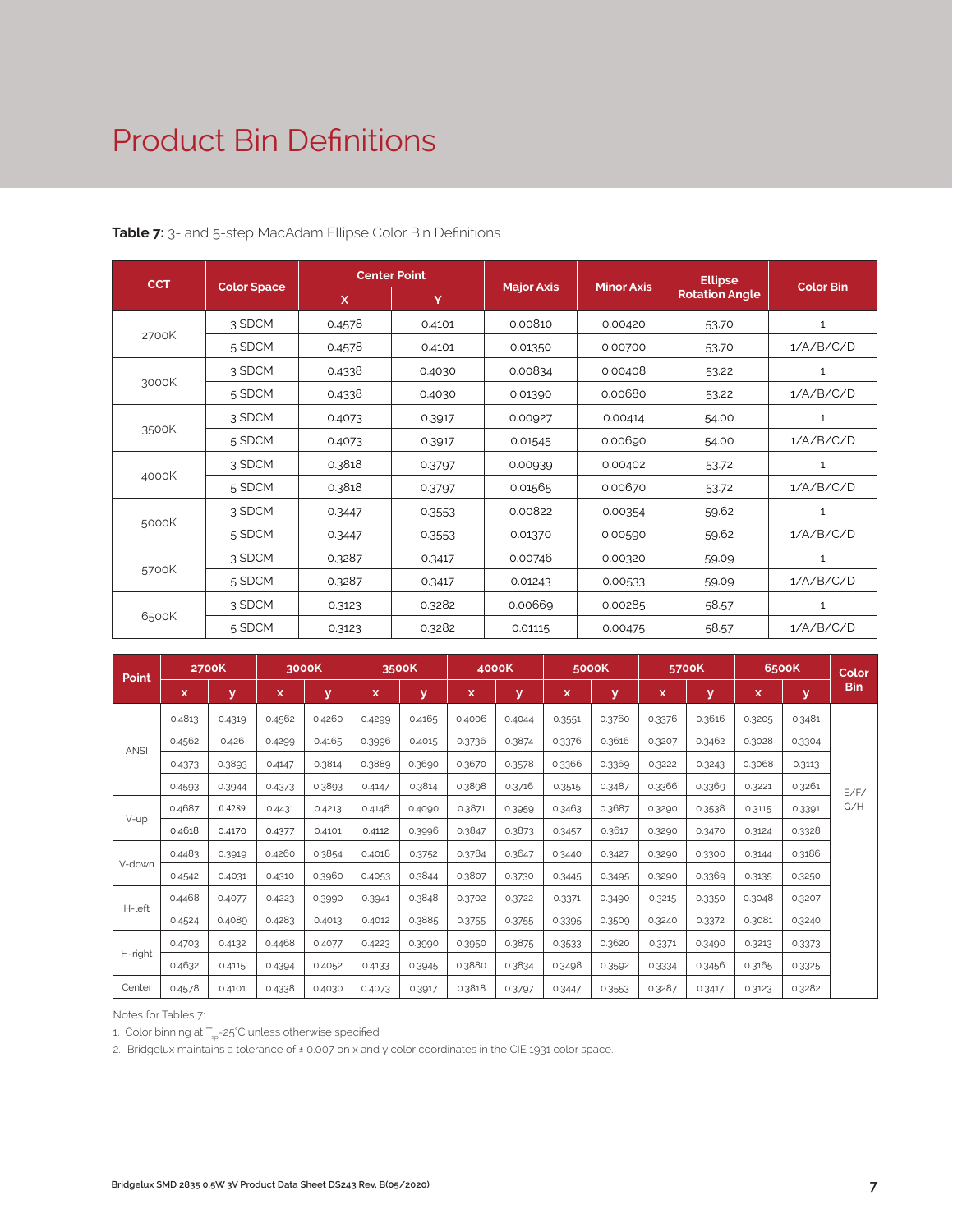# Product Bin Definitions



#### Figure 1: C.I.E. 1931 Chromaticity Diagram (9 Color Bin Structure, Cold-color Targeted at T<sub>sp</sub>=25°C)

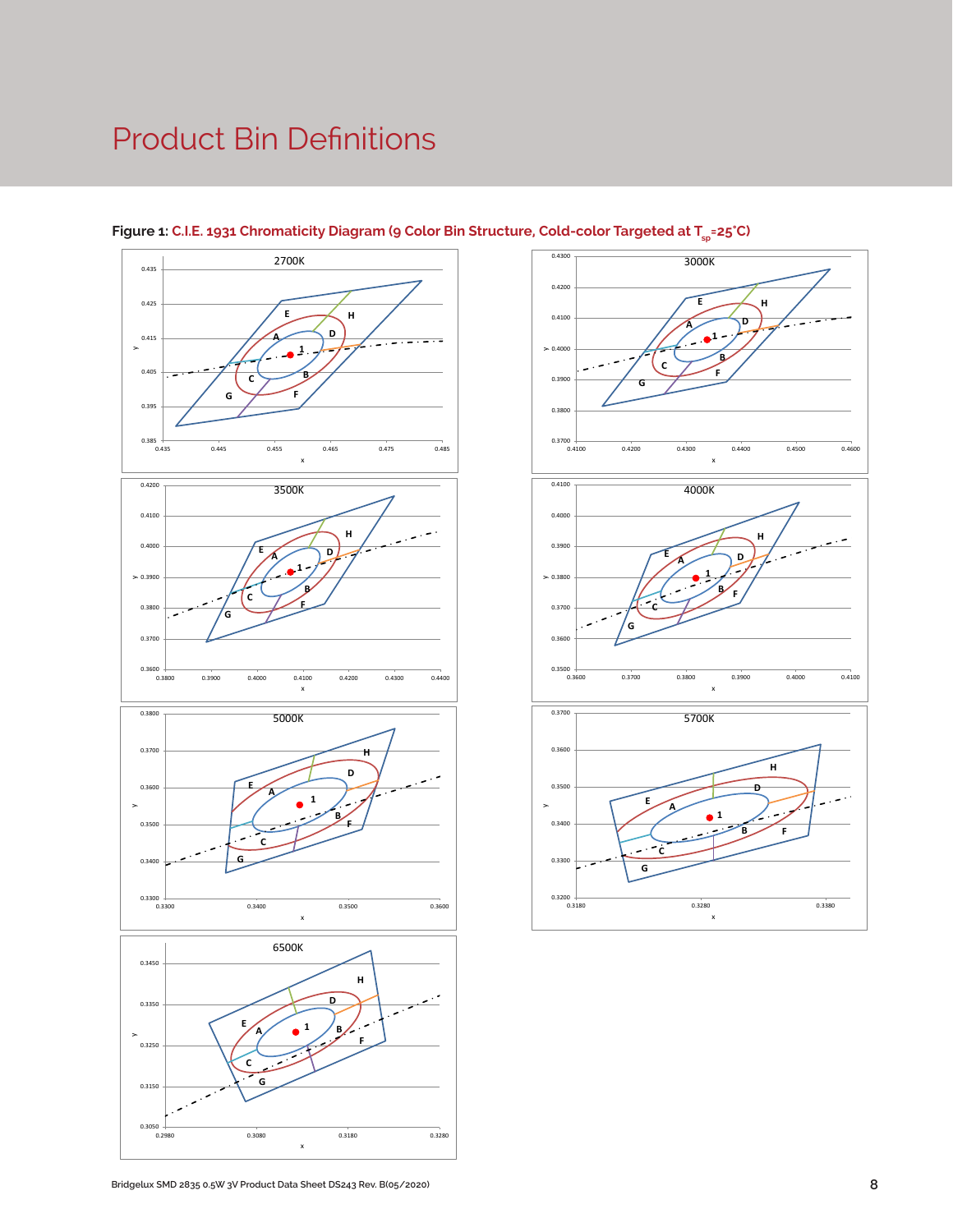### Performance Curves

#### Figure 2: Drive Current vs. Voltage (T<sub>cn</sub>=25°C)



Figure 3: Typical Relative Luminous Flux vs. Drive Current (T<sub>sp</sub>=25°C)



Note for Figure 3:

<sup>1.</sup> Bridgelux does not recommend driving mid power LEDs at low currents. Doing so may produce unpredictable results. Pulse width modulation (PWM) is recommended for dimming effects.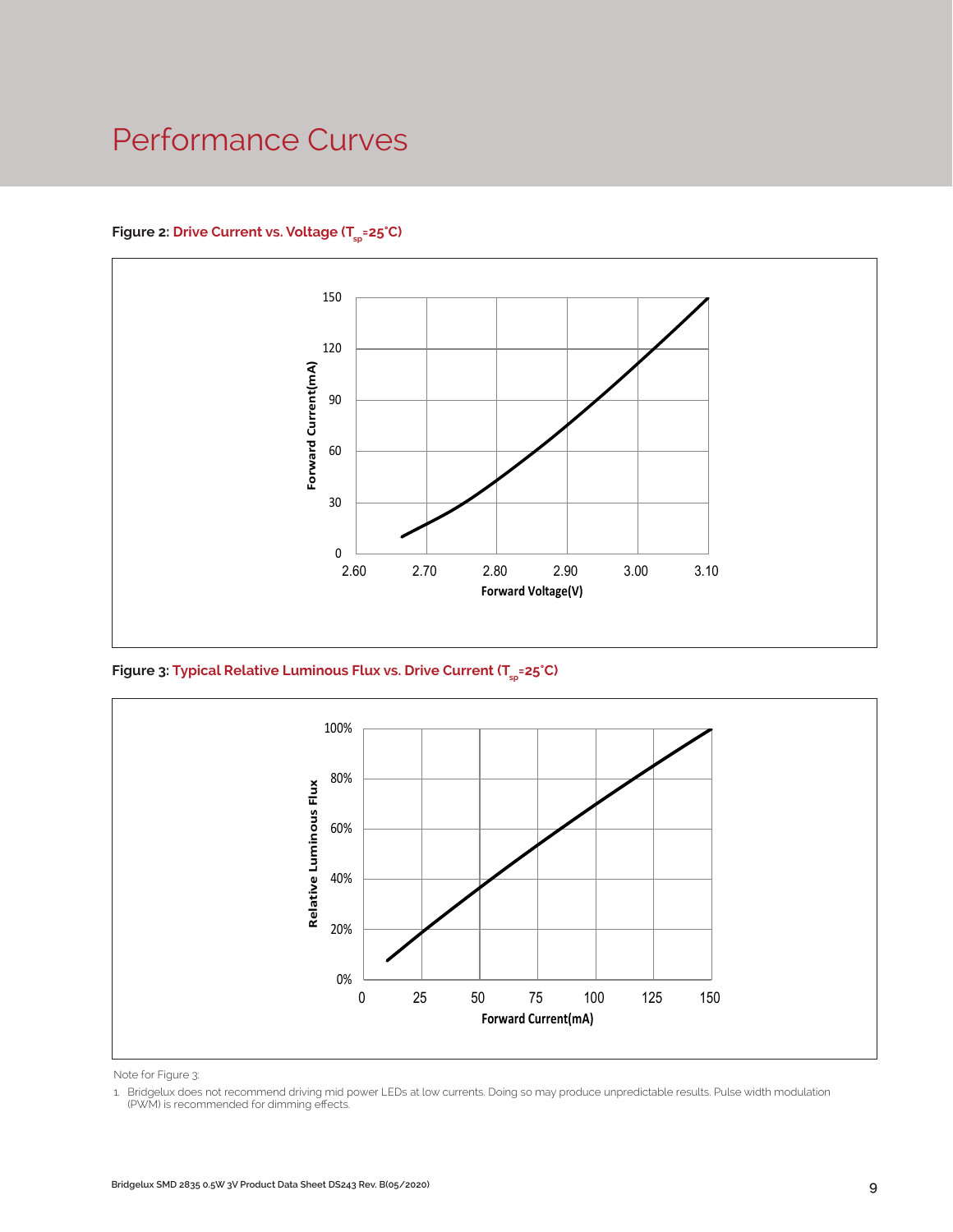### Performance Curves



#### **Figure 4: Typical Relative Flux vs. Solder Point Temperature**

**Figure 5: Typical ccx Shift vs. Solder Point Temperature**



Notes for Figures 4 & 5:

<sup>1.</sup> Characteristics shown for warm white based on 3000K and 80 CRI.

<sup>2.</sup> Characteristics shown for neutral white based on 4000K and 80 CRI.

<sup>3.</sup> Characteristics shown for cool white based on 5000K and 80 CRI.

<sup>4.</sup> For other color SKUs, the shift in color will vary. Please contact your Bridgelux Sales Representative for more information.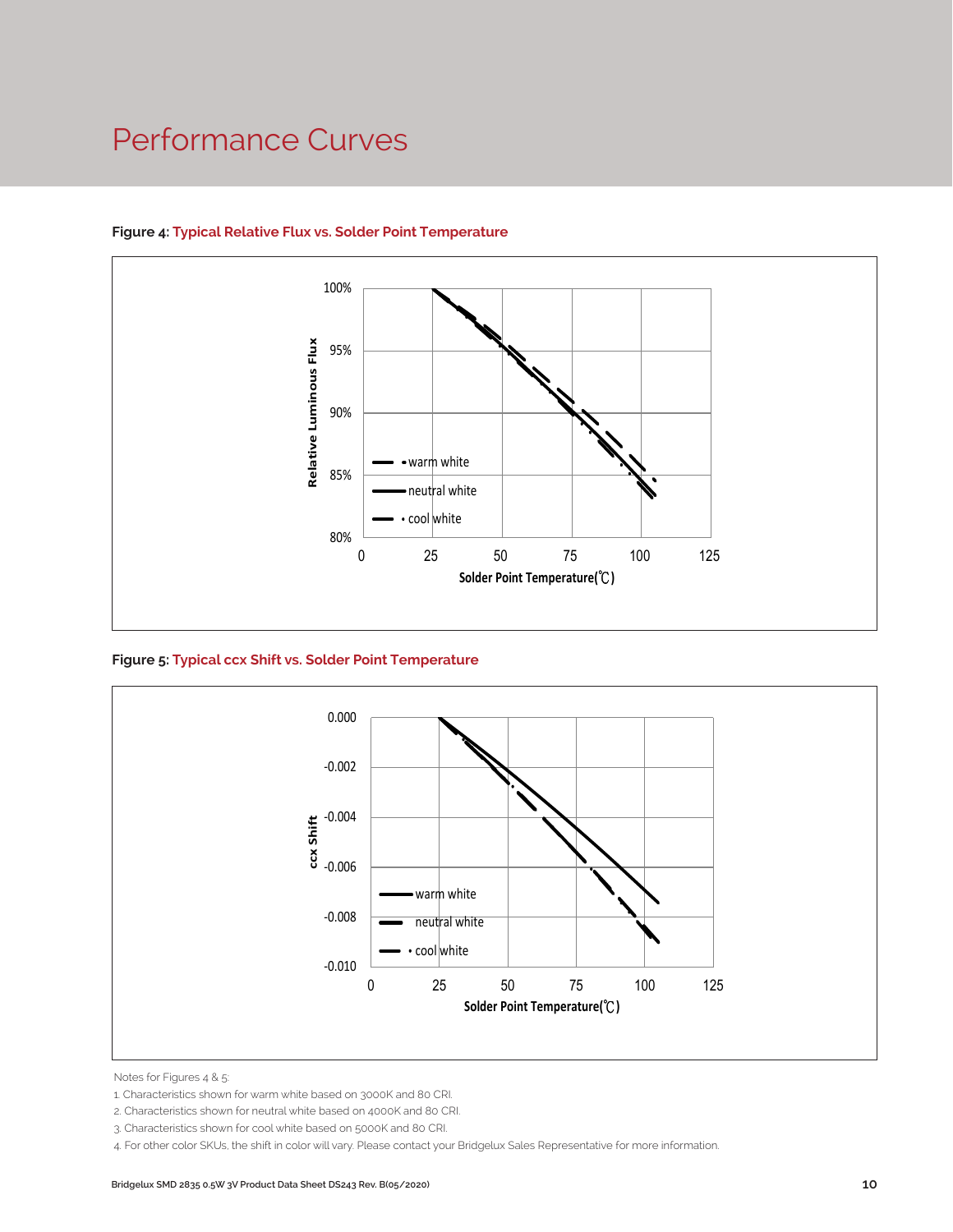### Performance Curves



#### **Figure 6: Typical ccy Shift vs. Solder Point Temperature**

Notes for Figure 6:

1. Characteristics shown for warm white based on 3000K and 80 CRI.

2. Characteristics shown for neutral white based on 4000K and 80 CRI.

3. Characteristics shown for cool white based on 5000K and 80 CRI.

4. For other color SKUs, the shift in color will vary. Please contact your Bridgelux Sales Representative for more information.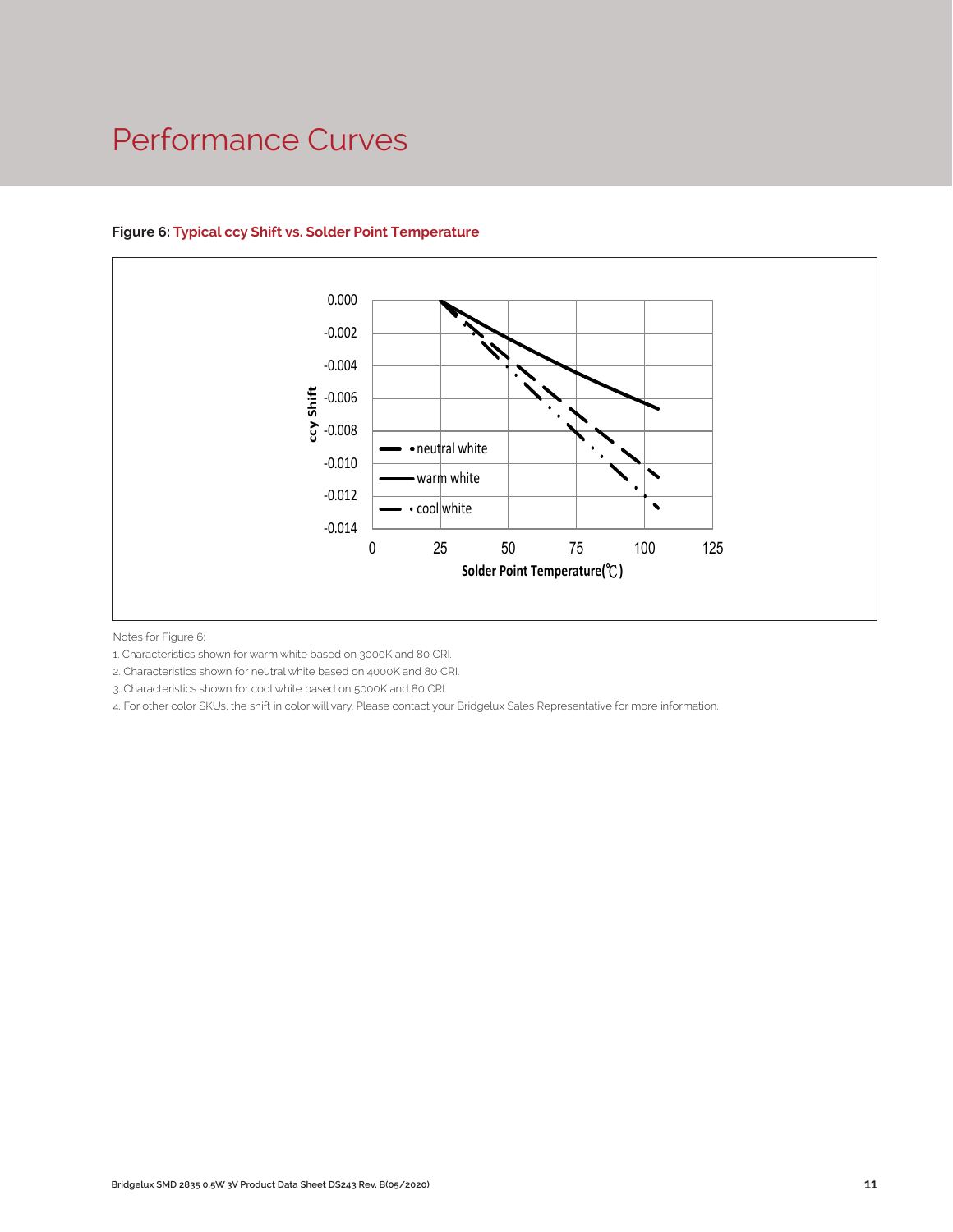### Typical Radiation Pattern



#### Figure 7: Typical Spatial Radiation Pattern at 150mA, T<sub>sp</sub>=25°C

Notes for Figure 7:

1. Typical viewing angle is 120°. .

2. The viewing angle is defined as the off axis angle from the centerline where luminous intensity (Iv) is ½ of the peak value.

#### Figure 8: Typical Polar Radiation Pattern at 150mA, T<sub>sp</sub>=25°C

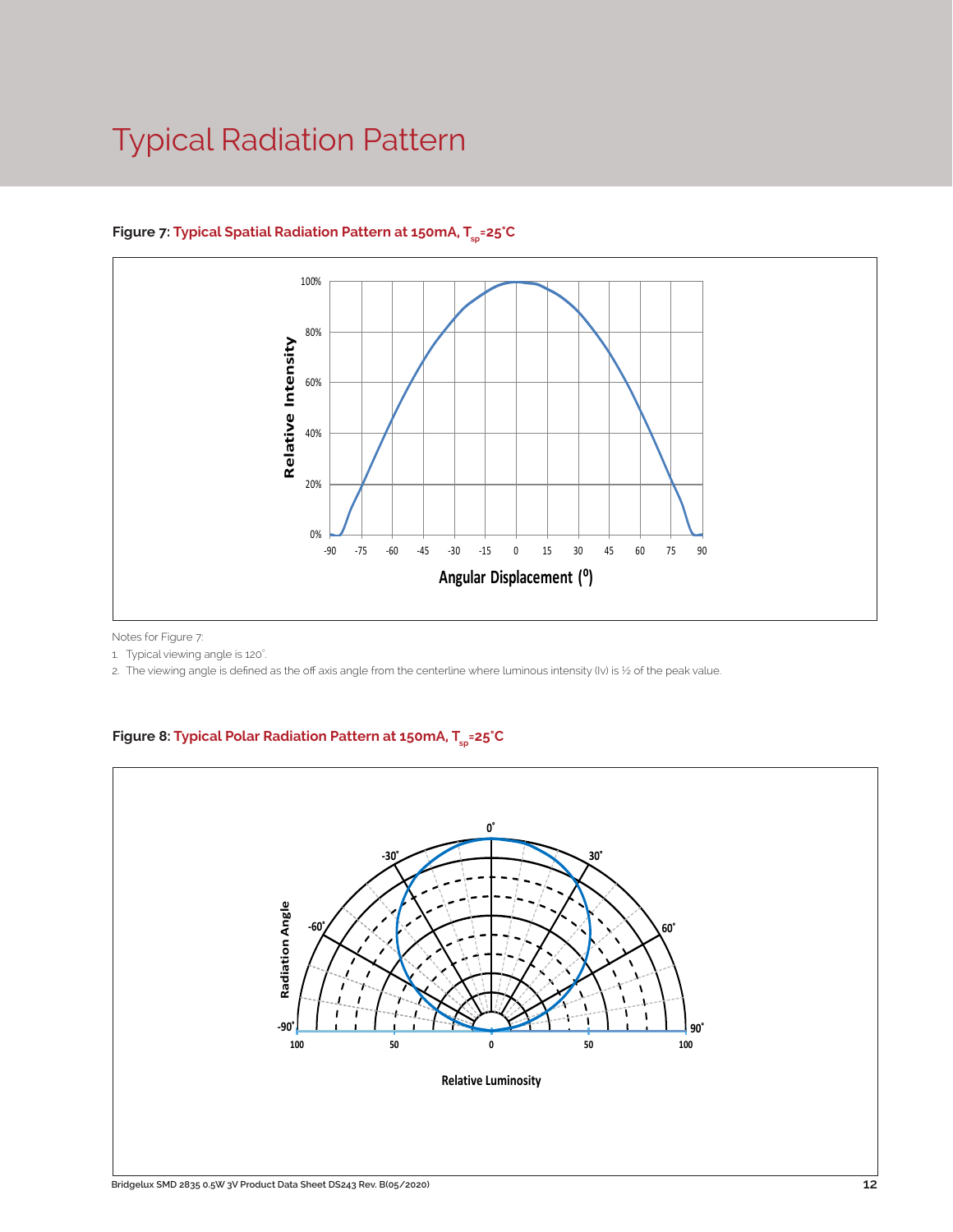# Typical Color Spectrum

#### **Figure 9: Typical Color Spectrum**



Notes for Figure 9:

1. Color spectra measured at nominal current for Tsp = 25°C

2. Color spectra shown for 80 CRI products.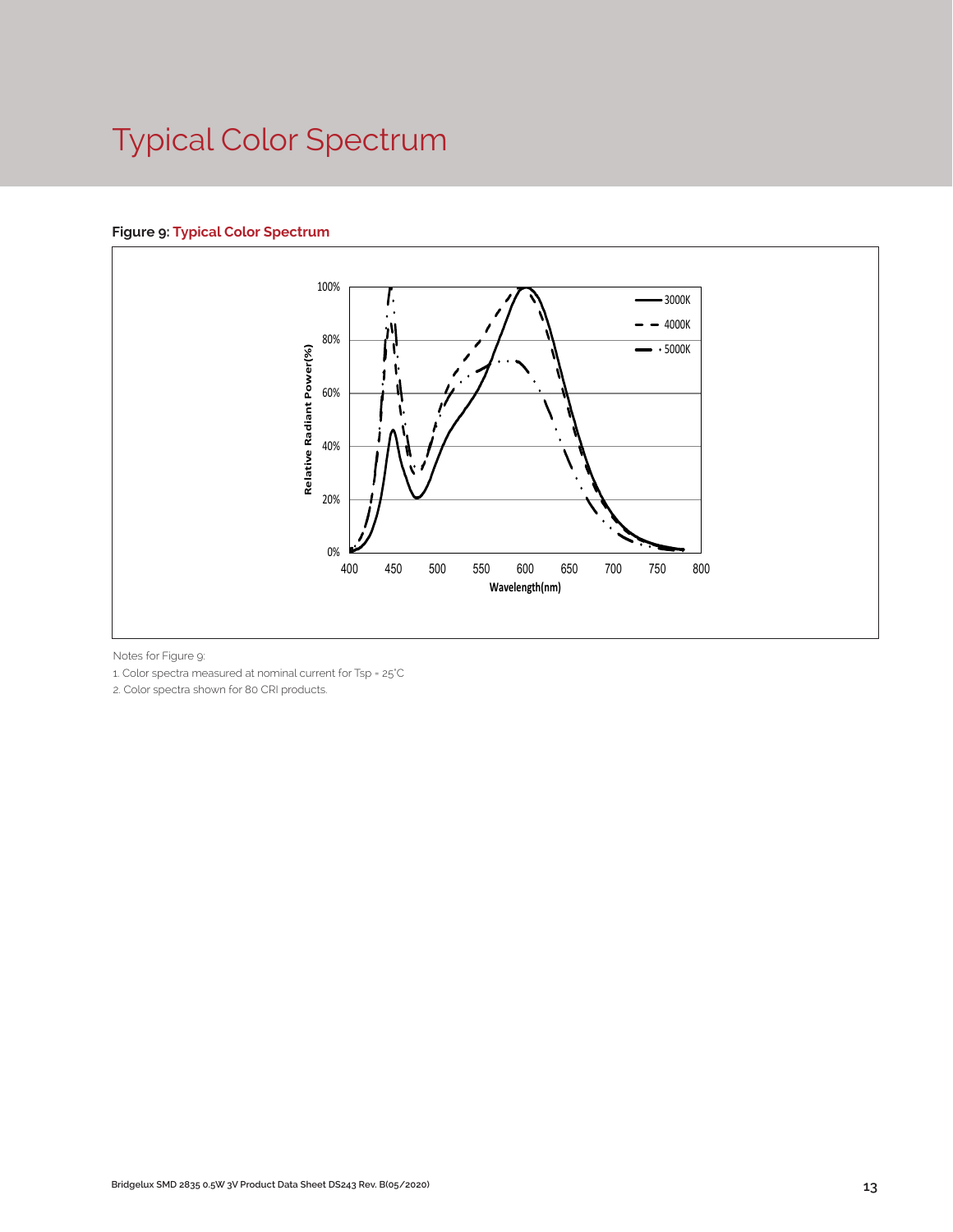### Mechanical Dimensions

#### **Figure 10: Drawing for SMD 2835**









**Bottom view** 

Notes for Figure 10:

1. Drawings are not to scale.

2. Drawing dimensions are in millimeters.

3. Unless otherwise specified, tolerances are ± 0.10mm.

### Recommended PCB Soldering Pad Pattern

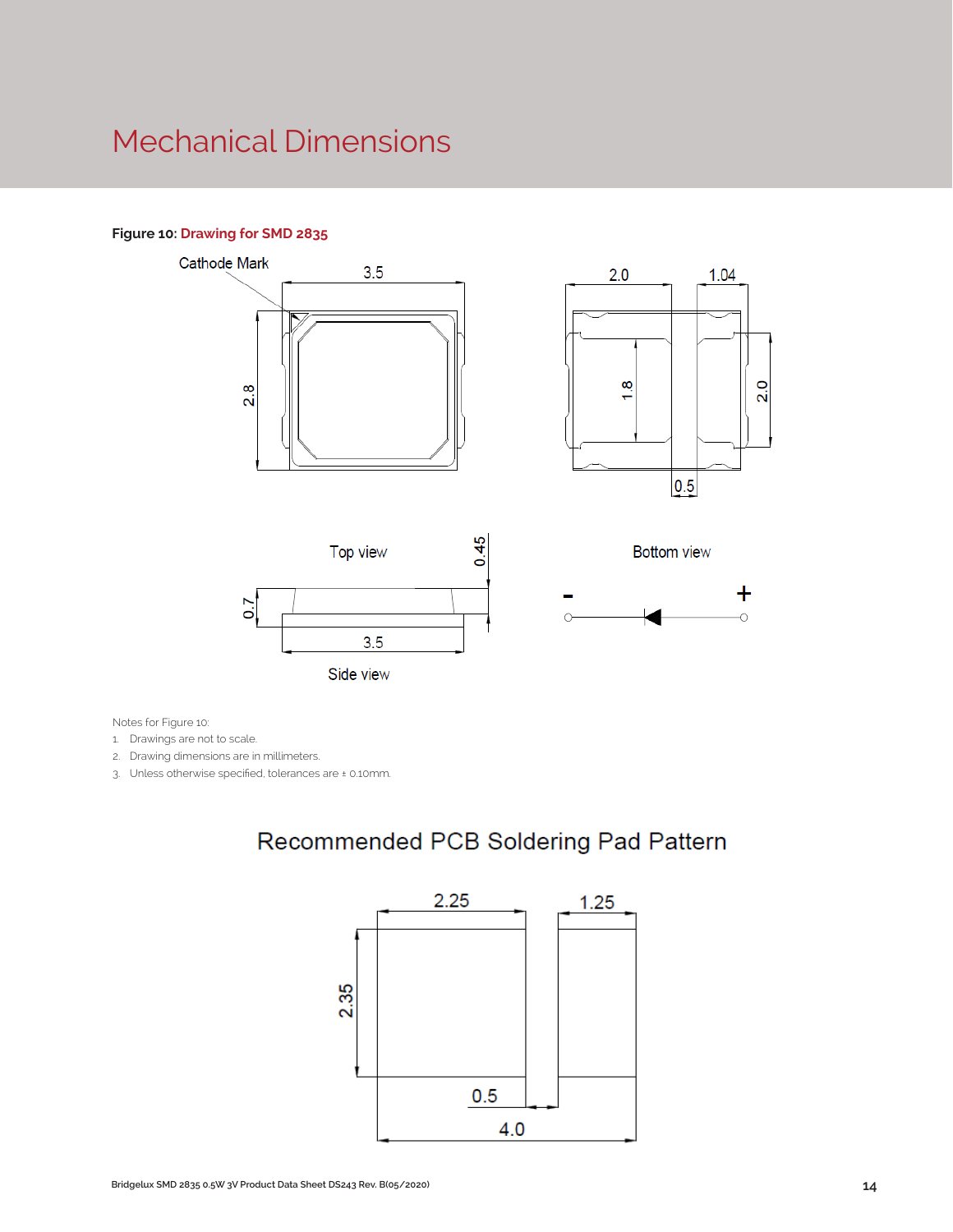# Reliability

#### **Table 8:** Reliability Test Items and Conditions

| No.            | <b>Items</b>                        | <b>Reference</b><br><b>Standard</b> | <b>Test Conditions</b>                                                                                 | <b>Drive</b><br><b>Current</b> | <b>Test Duration</b> | <b>Units</b><br>Failed/Tested |
|----------------|-------------------------------------|-------------------------------------|--------------------------------------------------------------------------------------------------------|--------------------------------|----------------------|-------------------------------|
| 1              | Moisture/Reflow Sensitivity         | J-STD-020E                          | $T_{\text{cld}}$ = 260°C, 10sec,<br>Precondition: 60°C, 60%RH, 168hr                                   | $\sim$                         | 3 reflows            | 0/22                          |
| $\overline{c}$ | Low Temperature Storage             | JESD22-A119                         | $T_a = -40^{\circ}C$                                                                                   | $\bar{a}$                      | 1000 hours           | 0/22                          |
| 3              | High Temperature Storage            | JESD22-A103D                        | $T_a = 100^{\circ}$ C                                                                                  | $\sim$                         | 1000 hours           | 0/22                          |
| 4              | Low Temperature Operating Life      | JESD22-A108D                        | $T_s = -40^{\circ}C$                                                                                   | 150 <sub>m</sub> A             | 1000 hours           | 0/22                          |
| 5              | Temperature Humidity Operating Life | JESD22-A101C                        | $T_{SD} = 85^{\circ}$ C, RH=85%                                                                        | 150 <sub>m</sub> A             | 1000 hours           | 0/22                          |
| 6              | High Temperature Operating Life     | JESD22-A108D                        | $T_{sn} = 85^{\circ}C$                                                                                 | 150 <sub>m</sub> A             | 1000 hours           | 0/22                          |
| $\overline{7}$ | Power switching                     | IEC62717:2014                       | $T_{\rm SD} = 85^{\circ}C$<br>30 sec on, 30 sec off                                                    | 150 <sub>m</sub> A             | 30000 cycles         | 0/22                          |
| 8              | <b>Thermal Shock</b>                | JESD22-A106B                        | $T_a = -40^{\circ}C - 100^{\circ}C$ ;<br>Dwell: 15min; Transfer: 10sec                                 | $\sim$                         | 200 cycles           | 0/22                          |
| 9              | Temperature Cycle                   | JESD22-A104E                        | $T_a = -40^{\circ}C - 100^{\circ}C$ ;<br>Dwell at extreme temperature: 15min;<br>Ramp rate < 105°C/min |                                | 200 cycles           | 0/22                          |
| 10             | Electrostatic Discharge             | JS-001-2012                         | HBM, $2KV$ , $1.5k\Omega$ , 100pF,<br>Alternately positive or negative                                 | $\overline{\phantom{a}}$       |                      | 0/22                          |

#### Passing Criteria

| <b>Item</b>                     | <b>Symbol</b> | <b>Test Condition</b> | <b>Passing Criteria</b> |
|---------------------------------|---------------|-----------------------|-------------------------|
| Forward Voltage                 |               | 150 <sub>m</sub> A    | ΔVf<10%                 |
| Luminous Flux                   | ۲v            | 150 <sub>m</sub> A    | ΔFν<30%                 |
| <b>Chromaticity Coordinates</b> | (x, y)        | 150 <sub>m</sub> A    | Δu'v'<0.007             |

Notes for Tables 8:

1. Measurements are performed after allowing the LEDs to return to room temperature

2.  $\mathsf{T}_{_{\mathsf{std}}}$  : reflow soldering temperature;  $\mathsf{T}_{_{\!\mathsf{a}}}$  : ambient temperature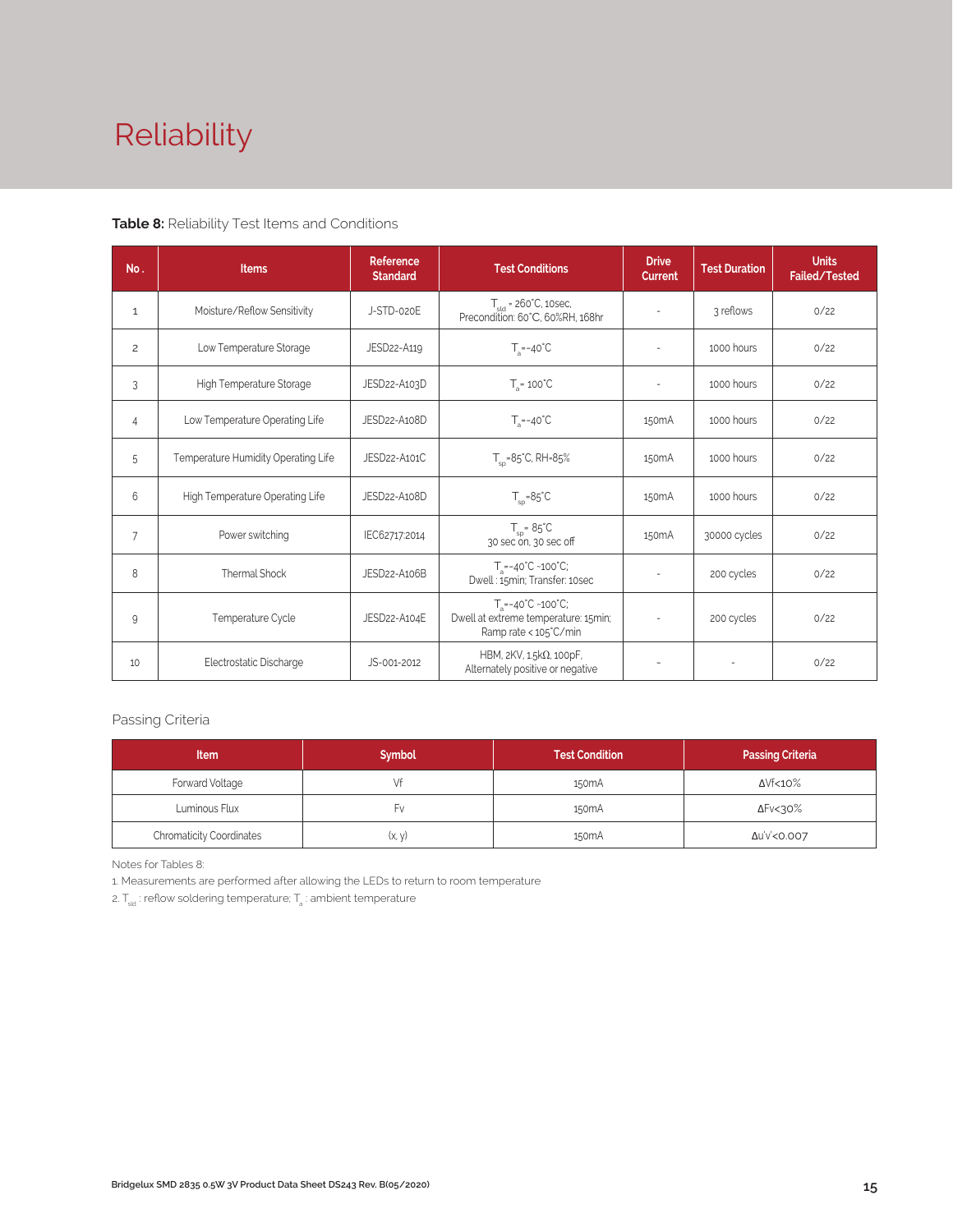### Reflow Characteristics

#### **Figure 11 : Reflow Profile**



| <b>Profile Feature</b>                                                 | <b>Lead Free Assembly</b> |
|------------------------------------------------------------------------|---------------------------|
| Temperature Min. (Ts_min)                                              | $160^{\circ}$ C           |
| Temperature Max. (Ts_max)                                              | $205^{\circ}$ C           |
| Time (ts) from Ts_min to Ts_max                                        | 60-150 seconds            |
| Ramp-Up Rate (TL to Tp)                                                | 3 °C/second               |
| Liquidus Temperature (TL)                                              | 220 °C                    |
| Time (TL) Maintained Above TL                                          | 60-150 seconds            |
| Peak Temp(Tp)                                                          | 260 °C max.               |
| Time (Tp) Within 5 °C of the Specified Classification Temperature (Tc) | 25 seconds max.           |
| Ramp-Down Rate (Tp to TL)                                              | 5 °C/second max.          |
| Time 25 °C to Peak Temperature                                         | 10 minutes max.           |

#### **Figure 12 : Pick and Place**



Note for Figure 12:

1. When using a pick and place machine, choose a nozzle that has a larger diameter than the LED's emitting surface. Using a Pick-and-Place nozzle with a smaller diameter than the size of the LEDs emitting surface will cause damage and may also cause the LED to not illuminate.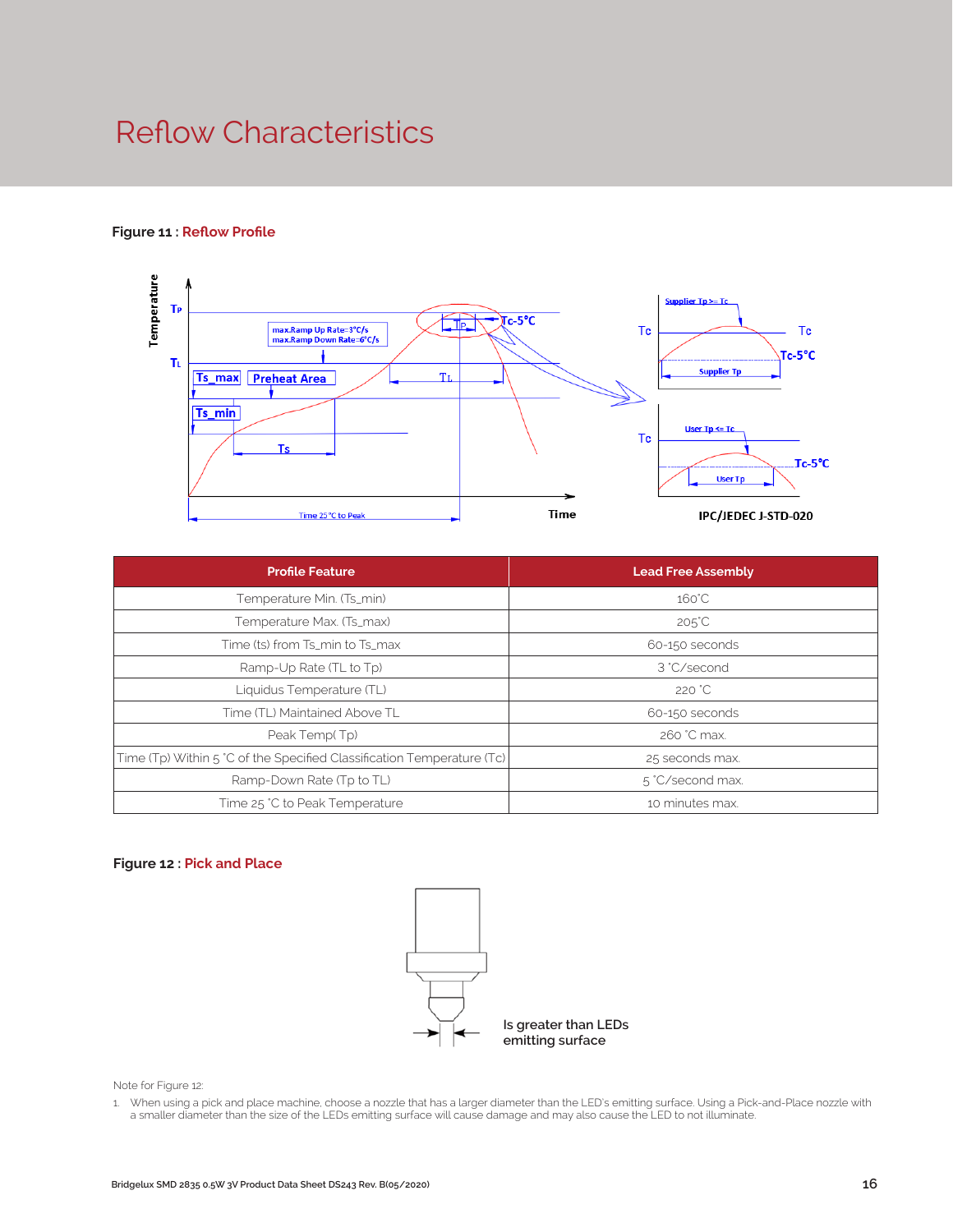### Packaging

#### **Figure 13: Emitter Reel Drawings**



Note for Figure 13:

1. Drawings are not to scale. Drawing dimensions are in millimeters.

#### **Figure 14: Emitter Tape Drawings**





Note for Figure 14:

1. Drawings are not to scale. Drawing dimensions are in millimeters.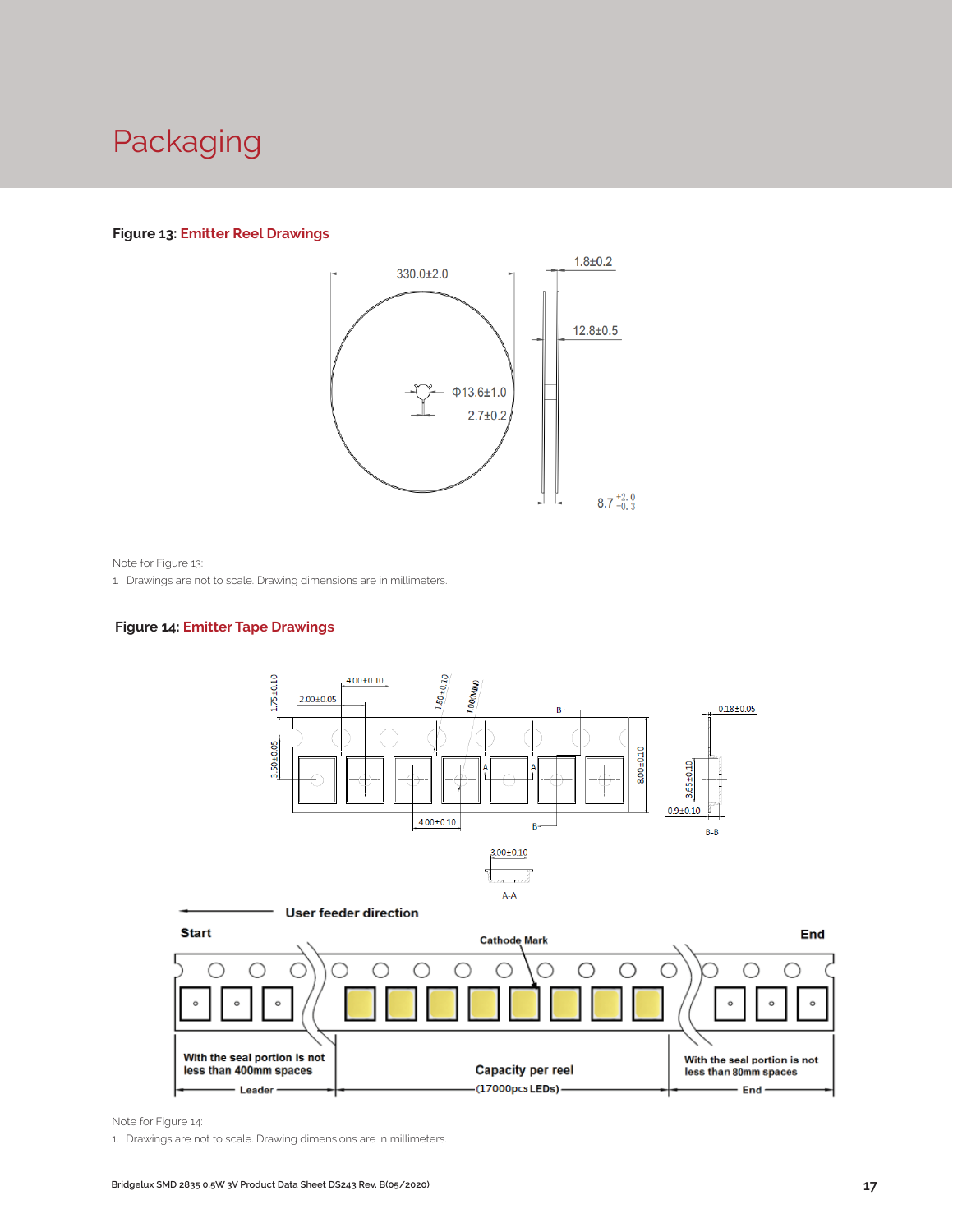# Packaging



#### **Figure 15: Emitter Reel Packaging Drawings**

Note for Figure 15:

1. Drawings are not to scale.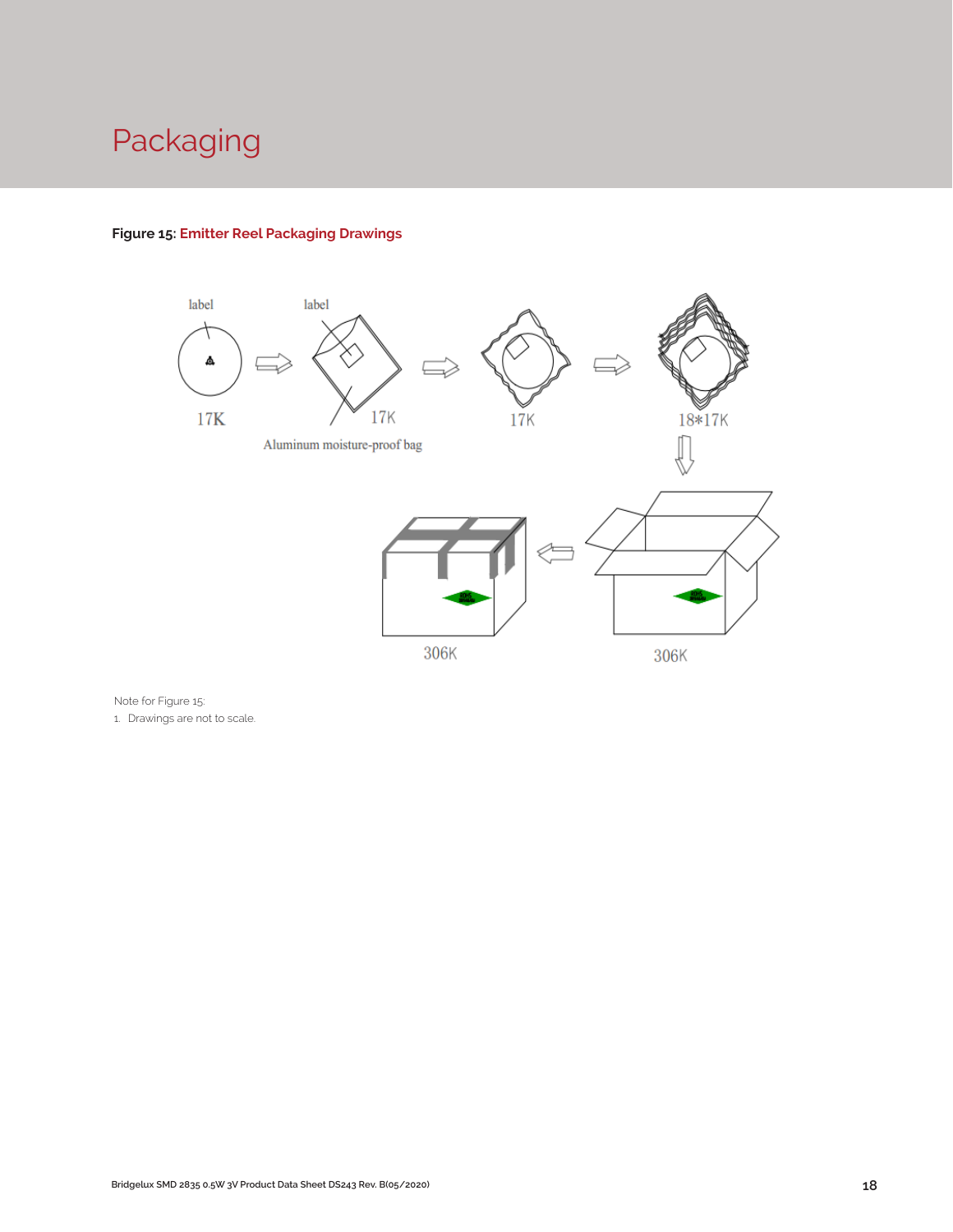# Design Resources

Please contact your Bridgelux sales representative for assistance.

### **Precautions**

#### **CAUTION: CHEMICAL EXPOSURE HAZARD**

Exposure to some chemicals commonly used in luminaire manufacturing and assembly can cause damage to the LED emitter. Please consult Bridgelux Application Note AN51 for additional information.

#### **CAUTION: EYE SAFETY**

Eye safety classification for the use of Bridgelux SMD LED emitter is in accordance with IEC specification EN62471: Photobiological Safety of Lamps and Lamp Systems. SMD LED emitters are classified as Risk Group 1 when operated at or below the maximum drive current. Please use appropriate precautions. It is important that employees working with LEDs are trained to use them safely.

#### **CAUTION: RISK OF BURN**

Do not touch the SMD LED emitter during operation. Allow the emitter to cool for a sufficient period of time before handling. The SMD LED emitter may reach elevated temperatures such that could burn skin when touched.

### **CAUTION**

#### **CONTACT WITH LIGHT EMITTING SURFACE (LES)**

Avoid any contact with the LES. Do not touch the LES of the emitter or apply stress to the LES (yellow phosphor resin area). Contact may cause damage to the emitter

Optics and reflectors must not be mounted in contact with the LES (yellow phosphor resin area).

### Disclaimers

#### **MINOR PRODUCT CHANGE POLICY**

The rigorous qualification testing on products offered by Bridgelux provides performance assurance. Slight cosmetic changes that do not affect form, fit, or function may occur as Bridgelux continues product optimization.

#### **STANDARD TEST CONDITIONS**

Unless otherwise stated, LED emitter testing is performed at the nominal drive current.